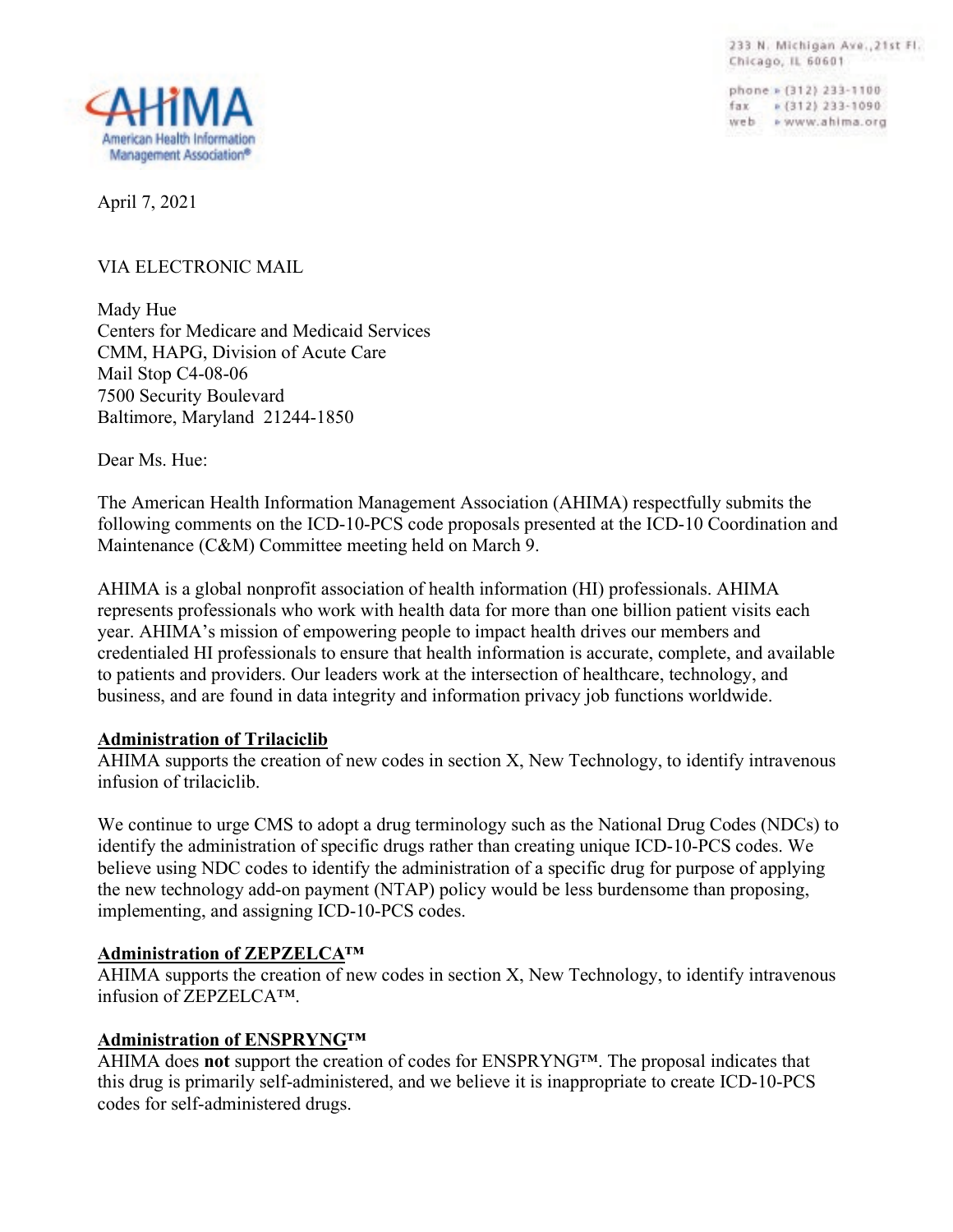### **Administration of Ciltacabtagene Autoleucel**

AHIMA supports option 3, the creation of new codes in section X New Technology, table XW0 Introduction, for intravenous administration of ciltacabtagene autoleucel (cilta-cel).

#### **Administration of Amivantamab**

We support the creation of new codes in section X New Technology, to identify the intravenous administration of amivantamab.

### **Transfusion of Pathogen Reduced Cryoprecipitated Fibrinogen Complex**

We support option 2, the creation of new codes in section 3 Administration, to identify the transfusion of pathogen reduced cryoprecipitated fibrinogen complex. Although this product represents new technology, we believe it would be preferable to add this procedure to section 3 rather than section X so that it is located in the same table as other similar transfusion procedures.

### **Administration of OTL-103**

AHIMA does **not** support the creation of new codes for the administration of OTL-103 at this time. Since no NTAP application has been submitted and it is not anticipated that OTL-103 will be submitted to the Food and Drug and Administration (FDA) until the end of this year, it is premature to create new codes.

If CMS decides to create codes for the intravenous administration of OTL-103, we prefer that codes be added to table XW1 Transfusion. Administration of OTL-103 should be classified to the same root operation as administration of OTL-101.

#### **Administration of OTL-200**

We do **not** support the creation of new codes for the administration of OTL-200 at this time. Since no NTAP application has been submitted and it is not anticipated that OTL-200 will be submitted to the FDA until the end of this year, it is premature to create new codes.

#### **Application of Topical Agent for Non-Excisional Eschar Removal**

We support the creation of a new code for application of bromelain-enriched proteolytic enzyme for non-excisional eschar removal, but **we recommend that the new code be created in section 3 Administration, table 3E0 Introduction**, instead of in section X.

# **Application of Bioengineered Allogeneic Construct**

AHIMA supports option 3, the creation of new device value L Nonautologous Tissue Substitute, Bioengineered, in table 0HR Replacement of Skin and Breast, applied to all available body parts and the approach value External, to identify skin replacement using StrataGraft bioengineered allogeneic construct. Although this procedure represents new technology, adding the codes to table 0HR would place them in the same table as existing codes for replacement of skin with nonautologous tissue substitute and the codes would distinguish full-thickness vs. partial-thickness burns (if this product is used for both types of burns either now or in the future).

# **Computer-Aided Assessment and Characterization Software for Head CT Scan**

We do **not** support the creation of ICD-10-PCS codes for software analysis of computer tomography (CT) image data. The use of software to assist clinicians in interpretation of test results is not a distinct procedure that is appropriate for inclusion in ICD-10-PCS nor does it represent a service that should be reported separately for inpatient hospital coding.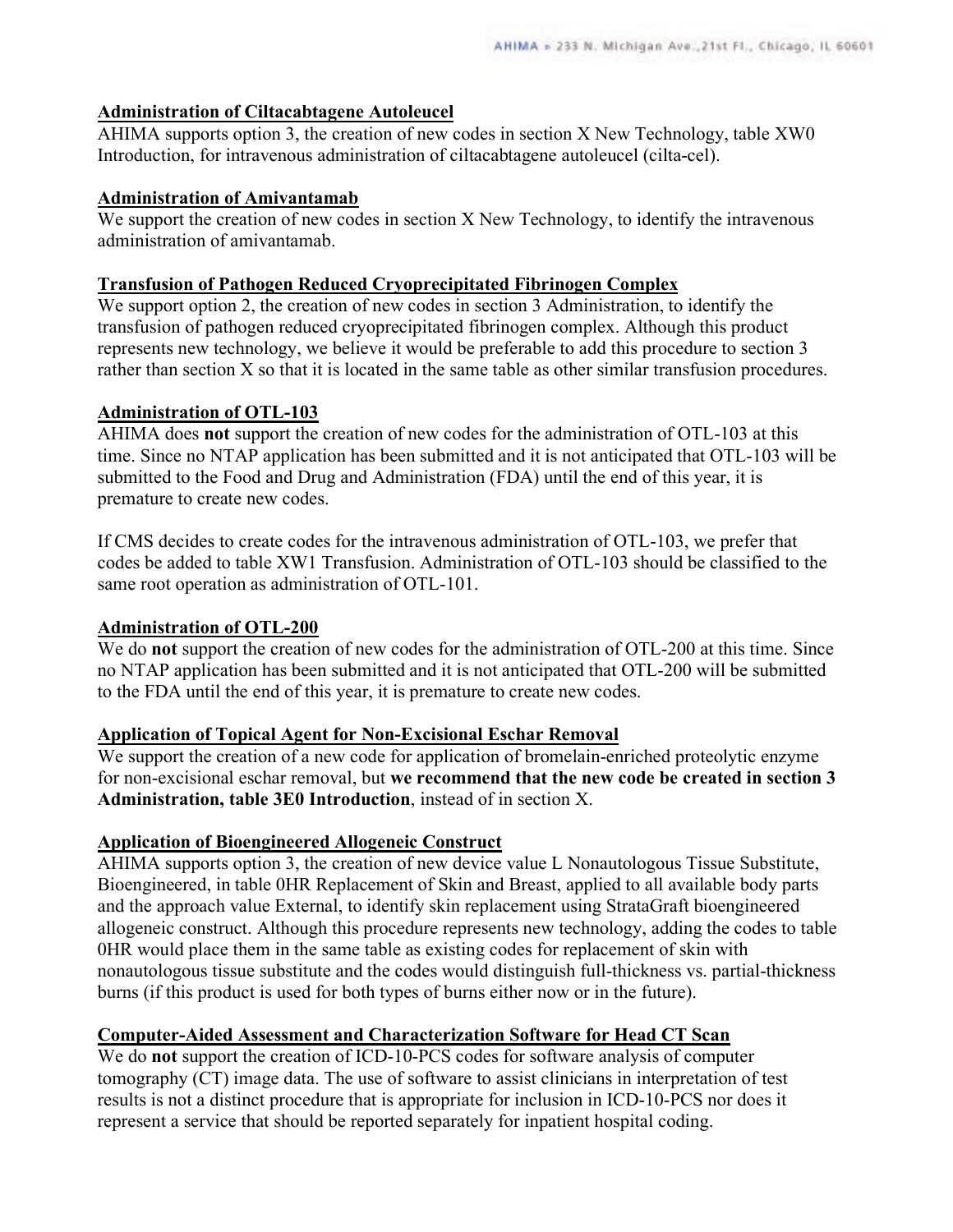# **Total Artificial Heart Systems**

We do **not** support the creation of new codes for implantation of an autoregulated electrohydraulic total artificial heart at this time. Since the earliest an NTAP application is anticipated is for fiscal year 2024 consideration, it is premature to create new codes.

### **Computer-Aided Triage and Notification Software for Computed Tomography Pulmonary Angiography**

AHIMA does **not** support the creation of ICD-10-PCS codes for software analysis of computed tomography pulmonary angiography to detect pulmonary embolism and notify clinicians. It is not appropriate to create ICD-10-PCS codes for artificial intelligence(AI)-based software tools for triage and notification. The use of these tools does not represent a distinct procedure that should be reported separately for inpatient hospital coding.

### **Transthoracic Echocardiography with Computer-Aided Image Acquisition**

We do **not** support the creation of ICD-10-PCS codes for transthoracic echocardiography with AIguided image acquisition. The utilization of software to guide image acquisition for transthoracic echocardiography should not be reported separately for inpatient hospital coding.

### **Tissue Oxygen Saturation Imaging of GI Tract**

We support a modified option 3. Rather than creating new codes for endoscopic imaging of tissue oxygen saturation levels of the gastrointestinal tract under both root operations Monitoring and Measurement in section X New Technology, we recommend only creating codes for the root operation Measurement. We agree with comments made during the C&M meeting that medical record documentation may not clearly indicate whether "measurement" or "monitoring" is the correct root operation, and so it would be simpler and less confusing to classify this procedure to only one root operation.

#### **Computer-Aided Mechanical Aspiration Thrombectomy**

AHIMA supports option 2, the creation of new codes for extirpation of matter from peripheral vessels using a computer-aided mechanical aspiration thrombectomy device in tables 02C Extirpation of Heart and Great Vessels, 04C Extirpation of Lower Arteries, 05C Extirpation of Upper Veins, and 06C Extirpation of Lower Veins. This option allows identification of the specific blood vessel.

# **Transcatheter Replacement of Pulmonary Valve**

We support option 4, the creation of new qualifier values L In Existing Conduit and M Native Site, applied to the Pulmonary Valve body part, the approach value Percutaneous, and the device value Zooplastic Tissue, to identify transcatheter replacement of the pulmonary valve at a native site vs. at an existing conduit site.

# **Combined Thoracic Aortic Arch Replacement and Descending Thoracic Aorta Restriction**

We support the creation of new codes to identify thoracic aortic arch replacement combined with restriction of the descending thoracic aorta, but recommend a different option from those proposed by CMS. We recommend creating new codes in tables 02R Replacement of Heart and Great Vessels and 02V Restriction of Heart and Great Vessels, rather than in section X. This approach would place these procedures with other similar "replacement" and "restriction" procedures.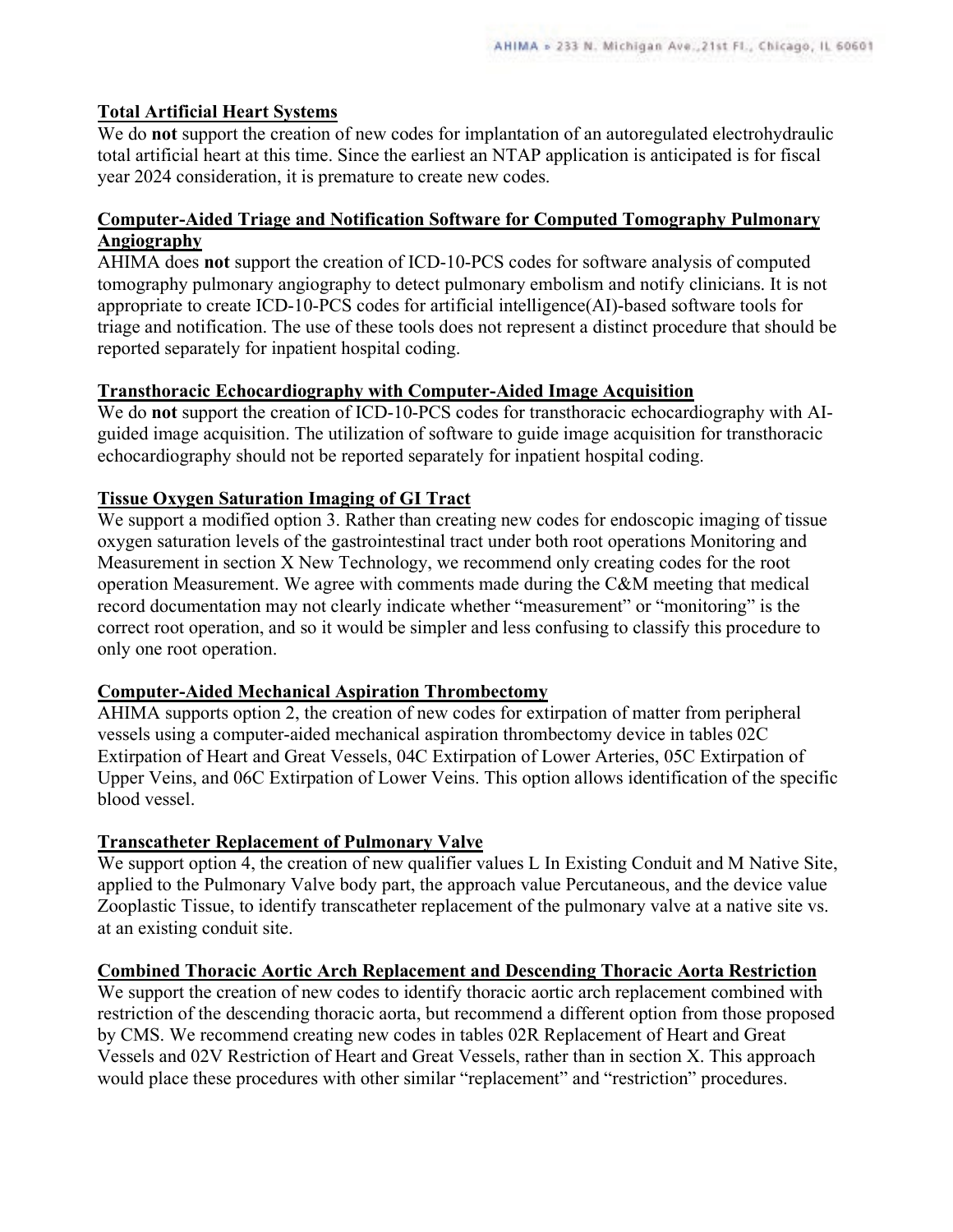We recommend that the device description be worded the same in both tables – Branched Synthetic Substitute with Intraluminal Device.

#### **Coronary Intravascular Lithotripsy**

We support the creation of new codes for coronary intravascular lithotripsy by adding body part values to table 02F Fragmentation of Heart and Great Vessels. However, **we also recommend that CMS consider adding a qualifier value for "ultrasonic**," similar to the codes that were created for intravascular ultrasound assisted thrombolysis.

### **Percutaneous Creation of an Arteriovenous Fistula**

We support new codes to identify the percutaneous creation of an arteriovenous fistula using thermal resistance energy, but recommend a different option from those proposed by CMS. We recommend creating new codes in table 031 Bypass of Upper Arteries, rather than in section X, since this is the table where an alternative technology, the WavelinQ™ EndoAVF System, is located.

# **Pharyngeal Electrical Stimulation**

AHIMA supports option 2, the creation of a new code in table 0CH Insertion of Mouth and Throat, to identify the use of electrical pulses to stimulate sensory nerves in the oropharynx. However, based on the post-meeting Q&As, which indicated this procedure would not be performed endoscopically, **we recommend that the new device value M Neurostimulator Lead not be applied to approach value 8 Via Natural or Artificial Opening Endoscopic**.

### **Measurement of Flow in a Cerebral Fluid Shunt**

We do **not** support the creation of a new code for the non-invasive assessment of cerebrospinal fluid (CSF) through an existing implanted CSF shunt. It is premature to create new codes since no NTAP application has been submitted yet, and it is anticipated that when an application is submitted, it will be for fiscal year 2023 consideration.

# **Colonic Irrigation for Colonoscopy**

We do **not** support creation of new codes for colonic irrigation performed intraoperatively for colonoscopy procedures. Cleansing of the colon to ensure adequate visualization during a colonoscopy, whether done by the patient prior to the procedure or performed by the physician during the colonoscopy, is integral to the colonoscopy and should not be coded separately.

# **Mechanical Initial Specimen Diversion of Whole Blood Using Active Negative Pressure**

We do **not** support the creation of a new code to identify a single-use blood collection device that diverts the initial specimen from the portion used for blood culture. Specimen collection systems are not captured in hospital inpatient coding and are outside the scope of ICD-10-PCS. In fact, there is no applicable root operation in ICD-10-PCS. The root operation Measurement, as proposed by CMS, is not appropriate because the use of an initial specimen diversion device is not a type of measurement.

# **Concurrent Measurement of mRNA, PCR test and Detection of Antibodies**

AHIMA does **not** support the creation of new codes for the concurrent measurement of mRNA, PCR test and detection of antibodies from blood and nasal specimens. Laboratory testing is not captured in hospital inpatient coding. Additionally, documentation of these tests would be very difficult for coding professionals to find in order to assign a code.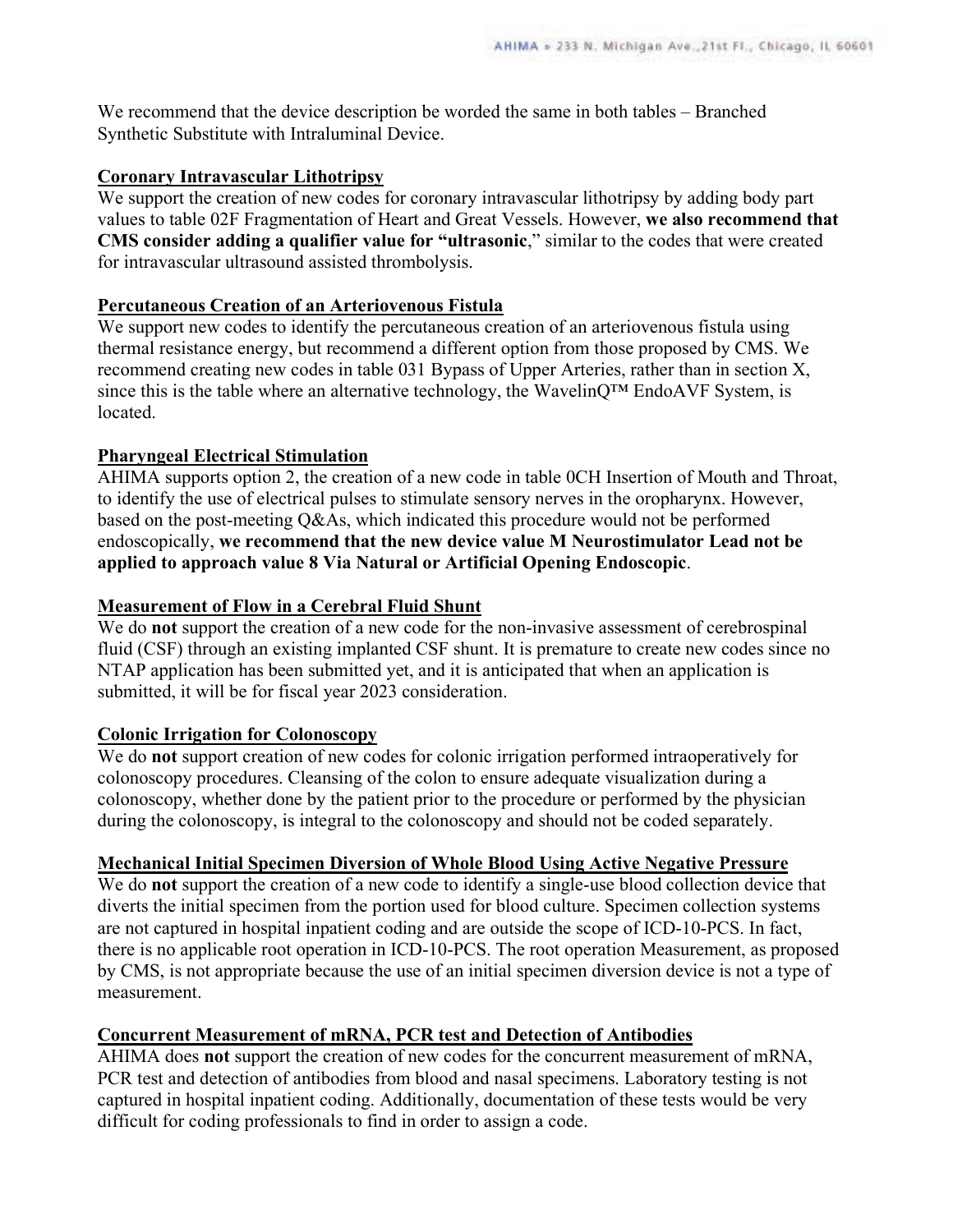### **Regional Anticoagulation for Renal Replacement Therapy**

We do **not** support the creation of new codes for regional anticoagulation in an extracorporeal dialysis circuit with nafamostat. Anticoagulation during renal replacement therapy is not reported separately for inpatient hospital coding. Only the renal replacement therapy procedure should be coded.

### **Gene Expression Assay**

We do **not** support the creation of a new code for SeptiCyte<sup>®</sup> RAPID molecular analysis of a blood specimen. The performance of gene expression assay of a blood specimen is not reported separately for inpatient hospital coding.

### **Single-use Intraluminal Closure System for Gastrointestinal Procedures**

AHIMA does **not** support the creation of a new code to identify the utilization of a single-use intraluminal closure system in gastrointestinal procedures. Per longstanding coding guidelines, closure is integral to the procedure and not coded separately.

### **Patient Specific Intervertebral Body Fusion**

We support the creation of a new code for the use of a patient-specific intervertebral body fusion device, but **recommend that the new code be created in tables 0RG Fusion of Upper Joints and 0SG Fusion of Lower Joints**, instead of in section X. Spinal fusions performed with interbody fusion devices would then be grouped together.

### **Section X Update**

AHIMA fully supports the addition of a fourth option for handling section X codes, which would involve the creation of a unique code in another section of ICD-10-PCS and deleting the section X codes.

We agree that CMS should establish guiding principles in consideration of the fourth option for handling section X codes. However, **we do not agree with the suggested guiding principle for drug administration procedures**. We do not believe Alphabetic Index entries should be added for every drug, regardless of the volume of ICD-10-PCS codes reported. In some cases, there may be little or no public interest in continuing to code administration of these drugs with the code for the general drug class or category. **We recommend that low-volume drug administration codes be deleted and not indexed to existing codes for the general drug class or category unless public comments support adding Index entries for administration of certain drugs.**

We support the suggested principles for handling section X codes for surgical procedures.

We support the proposed addition of a column in the section X data analysis tables to identify CMS' recommendation for each code.

We also support including in communication with requesters information regarding the temporary nature of section X codes and the options these codes would be subject to once the three-year timeframe has expired.

While we agree that the public should have the opportunity to submit proposals regarding the disposition of section X codes, **we recommend that CMS also continue to propose actions regarding section X codes that have reached the three-year timeframe**. The public may not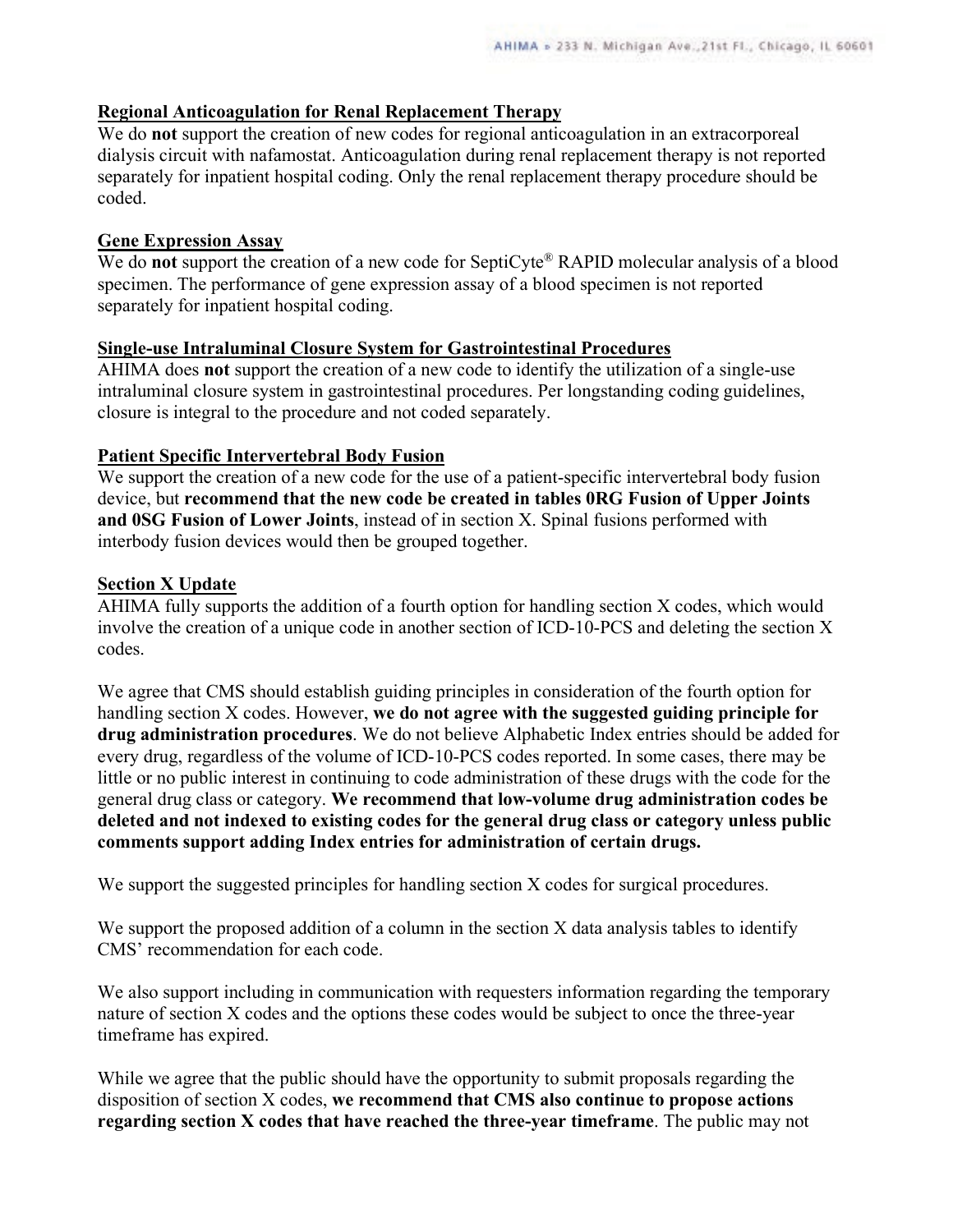always submit a proposal for each section X code, potentially resulting in codes being retained in section X indefinitely for lack of a proposal to take any action. **We believe it is appropriate and worthwhile for CMS to continue to propose one of the options for handling each section X code when no proposal has been submitted by the public.** The public would still have the opportunity to weigh in on CMS' proposal during the public comment period and raise any additional factors for CMS' consideration at that time.

### *Group 1 Codes*

**Orbital atherectomy**: We support option 4 (creating unique codes in table 02C Extirpation of Heart and Great Vessels, and deleting the section X codes).

**Monitoring of knee joint using intraoperative knee replacement sensor**: We support option 3 (delete the section X code).

**Introduction of drugs**: We recommend option 3, unless there are specific drug administration codes for which the public has expressed interest in adding Index entries to direct users to codes for the general drug class or category.

# *Group 2 Codes*

**Cerebral embolic protection**: At the September 2020 C&M meeting, the creation of a new code or codes for temporary intraoperative embolic protection was proposed. AHIMA continues to support option 2 presented at that meeting, which involved the creation of one code in table 5A0 Extracorporeal or Systemic Assistance and Performance. However, we recommended in our September C&M comment letter that CMS consider broadening the definition of the root operation Assistance, since embolic protection procedures do not fit within the current definition of this root operation. And there may be other procedures that represent a type of "assistance" but also don't fit within the definition of this root operation.

If CMS decides not to broaden the definition of the root operation Assistance, then we recommend that a new code for temporary intraoperative embolic protection be created under "Other Procedures" instead of "Assistance."

As stated in our September C&M comment letter, the existing section X codes for cerebral embolic filtration should be deleted, and these procedures should be reassigned to the new code for temporary intraoperative embolic protection to avoid creating a situation where there are multiple ways to code cerebral embolic protection.

We do not believe it is necessary to create qualifier values for the anatomic site because the code for the associated definitive surgical procedure would identify the procedural site.

We also do not believe it is necessary to create specific function values to identify the type of filter, as are currently included in the section X codes for cerebral embolic filtration.

**Replacement of aortic valve**: We recommend option 3.